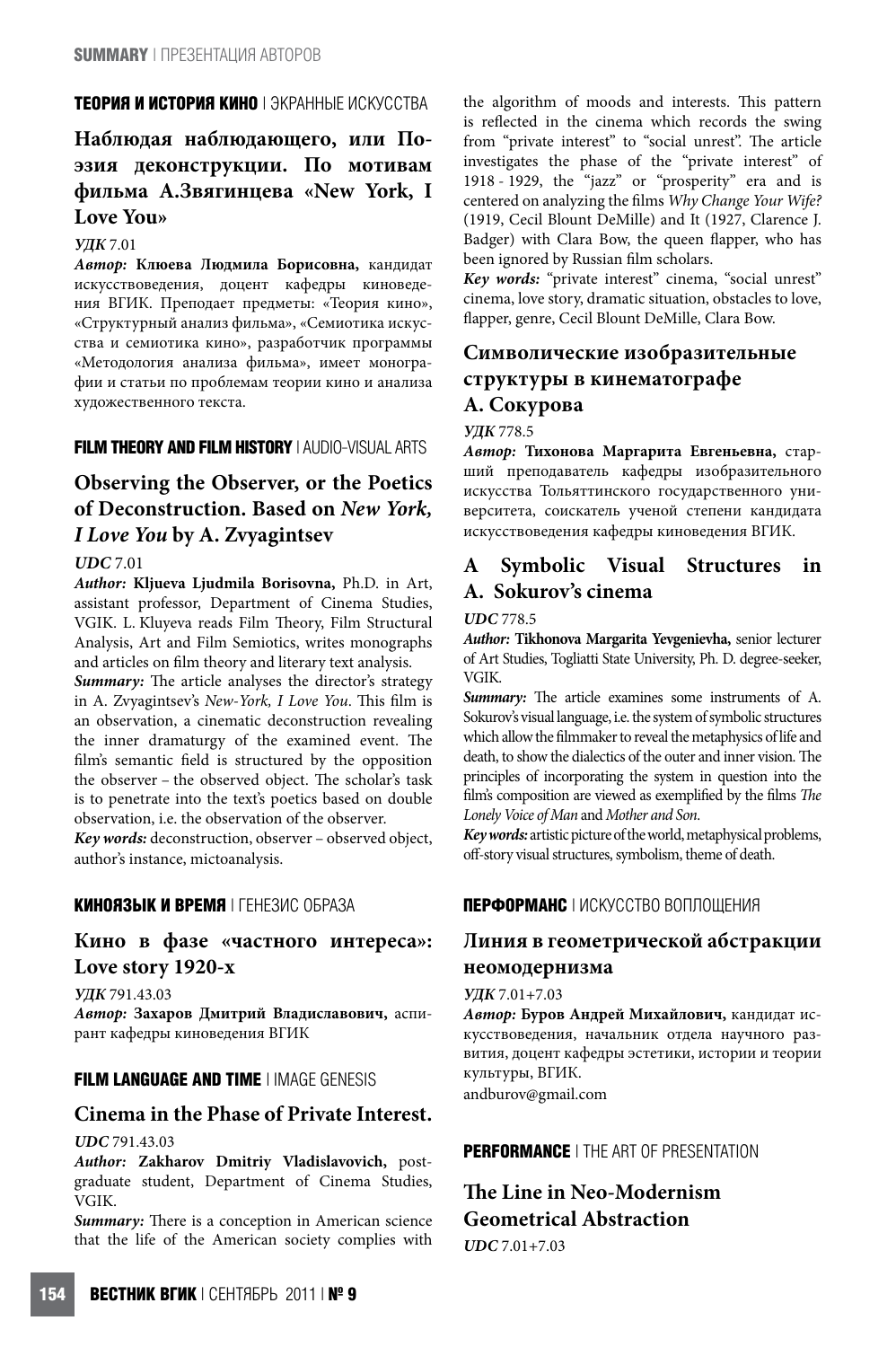**Author: Burov Andrey Mikhailovich,** Ph.D. PhD, Head of the Department of Scientific Development; assistant professor, Chair of Aesthetics and Culture Studies, VGIK.

Summary: The article overviews the development of the line as a pictorial element in Neo-Modernism. It refers to different variants of linear strategy in geometric abstractions and the tendency of the line to become the leading element of the work of art up to pure linear constructions, such as a two-or threedimensional grid. This grid is the key structure of the new forms of modern art built on repetition.

**Key words:** line, grid, cubes, Neo-Modernism, minimalism, Saul Levitt, Agnes Martin

# **Синтез культур и мифологические модели в фильме «Праздники детства»**

**УДК** 778.5.01(014)

**Автор: Пищита Евгений Михайлович,** аспирант кафедры киноведения, научный руководитель Л. А. Зайцева. Окончил киноведческий факультет ВГИК в 2008-м, мастерская Огнева-Виноградова. Автор сценария и режиссер документального фильма «Букет Баталова» (2006). Сфера научных интересов: творчество А. Тарковского, В. Шукшина, Р. и Ю. Григорьевых, Л. Бобровой.

# **Synthesis of Cultures and Mythological**  Patterns in the film Holidays of the **Childhood.**

### **UDC** 778.5.01(014)

**Author: Pishita Yevgeniy Mikhailovich,** postgraduate student in Cinema Studies, research advisor: L. A. Zaytseva. A. Pishita graduated from the VGIK's Department of Cinema Studies in 2008, wrote and directed the documentary Batalov's Bunch (2006). The sphere of academic interest: the work of A. Tarkovskiy, V. Shukshin, R.and Yu. Grigoryev, L. Bobrova.

Summary: The article is devoted to the synthesis of cultures and mythological patterns in creating an artistic image. The author analyses the unique polycultural layer of the Elm Holidays of the Childhood , which comprises mythology as well as everyday, Orthodox Christian and social cultures, and analyses the Grigoryevs' screen adaptations of V. Shukshin's prose.

Key words: film analysis, film theory, domestic cinema, 20th century, Shukshin, the Grigoryevs

### **КУЛЬТУРА ЭКРАНА** | КУЛЬТУРОЛОГИЯ.

ФИЛОСОФИЯ

## **Язык, речь и образ в анализе художественной формы**

**УДК** 7.01

**Автор: Михеева Юлия Всеволодовна,** кандидат

философских наук, заведующая Отделом междисциплинарных исследований в киноискусстве НИИ киноискусства (ВГИК).

**SCREEN CULTURE** | CULTUROLOGY. PHILOSOPHY

# **Language, Speech and Image in Analysing Artistic Forms**

**UDC** 7.01

**Author: Mikheyeva Yulia Vsevolodovna,** Ph. D. in Philosophy, Head of the Department of Inter-Discipline Research in Film Art, Film Research Institute (VGIK).

**Summary:** The article deals with such phenomena as "Language", "Speech" and "Image" in the context of the hermeneutic interpretation and understanding of a literary text and a wider notion of the form this text is incorporated in. The author introduces the terms "image-opus" and "speech-opus" to describe the relationship between the image and speech on the one hand, and the perceiving mind on the other, and proves the importance of developing a theoretical model (reconstruction) of a work of art as a collaboration of the author and interpreter which is vital for the functioning of a speech-opus. In view of making a theoretical model as an adequate and vivid reconstruction of the literary text such notions as "esthetic feeling", "event" and "dialogism" are introduced.

**Key words:** language, speech, image, mind, esthetic feeling, interpretation, understanding

## **Человек в экранных искусствах: герой и сериал**

### **УДК** 792.8.01.067.2

**Автор: Казючиц Максим Федорович,** философский факультет МГУ им. М. В. Ломоносова (2002), а также ВГИК им. С.А. Герасимова, сценарнокиноведческий факультет (2008). Доцент кафедры истории и философии науки ИПК работников ТВ и РВ. Область научных интересов: экранные искусства, IT-технологии, семиотика, философия культуры, философская антропология, религиоведение. paideya@rambler.ru

# **Human Being in Media Arts: Character and TV Series**

### **UDC** 792.8.01.067.2

**Author: Kazyuchits Maxim Fyodorovich,** Ph. D. Having graduated from the Philosophy Department of Moscow State University (2002) and the Department of Cinema Studies of VGIK (2008), M. Kazyuchits is now an assistant professor at the Institute of Further Training of TV and Radio Personnel. The sphere of academic interest: audiovisual arts, IT technologies, semiotics, philosophy of culture, philosophic anthropology, religion.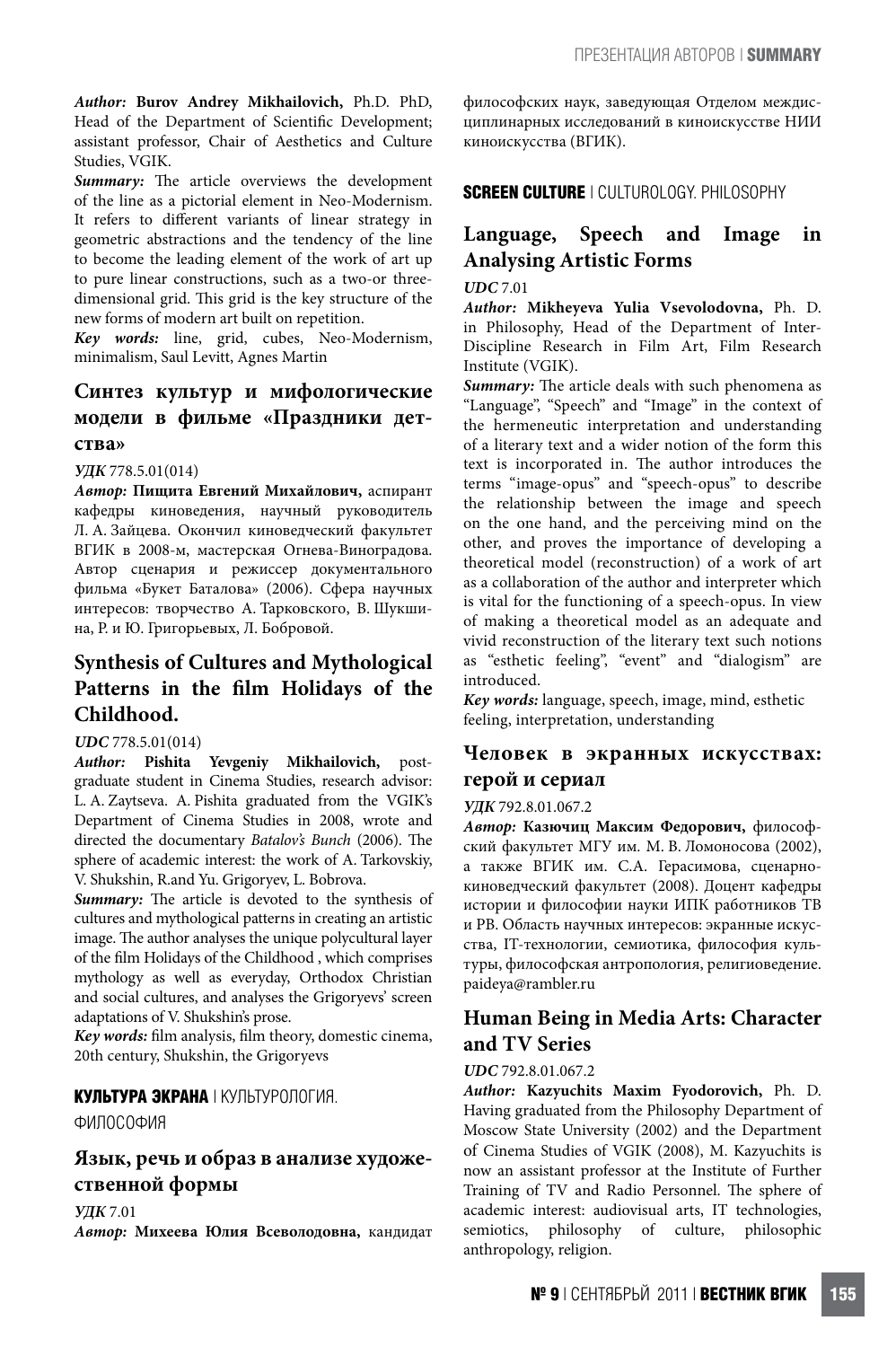Summary: The article explores the changes in depicting human beings on television (TV series) caused by modernization in the media culture. The processes connected with the esthetics and narrative changes should be viewed in terms of the general changes aHecting all communication-information technologies. The accent is laid upon two important aspects: the changes in the representation of the character's body and the transformations in the narrative of TV shows which have led to the change of the ideological component (norms and values). **Key words:** TV series, television, media culture,

esthetics, phenomenology, existentialism, media arts

## **МИРОВОЙ КИНОПРОЦЕСС** | АНАЛИЗ

## **Теракт в прямом эфире как экранная мифология шоу-цивилизации**

**УДК** 792.8.01.067.2

**Автор: Ильченко Сергей Николаевич,** кандидат искусствоведения, доцент, заведующий кафедрой радио и телевидения факультета журналистики СПбГУ.

## **INTERNATIONAL FILM PROCESS** | ANALYSIS

# **Live Broadcast of Terrorist Acts as Media Mythology of Show-Civilization**

#### **UDC** 792.8.01.067.2

**Author: Ilchenko Sergey Nikolaevich,** Ph.D., assistant professor, Radio and TV Journalism Department, St. Petersburg State University.

Summary: The article surveys the interpretation of September 11th, 2001 in the context of modern media culture development. The author concludes that the broadcasting of the terrorist attack on the World Trade Center in New York City and the subsequent tragic events were predetermined by the modern showcivilization in which visualization of any event makes a powerful impact on mass audience.

**Key words:** September 11th, 2001, terrorism, showcivilization, cinema, television, media culture, live broadcast

## **КИНОБИЗНЕС** | СТРАТЕГИЯ И ТАКТИКА УПРАВЛЕНИЯ

# **Экономические свойства аудиовизуального произведения. Фильм как товар**

### **УДК** 778.58.004

**Автор: Мелессе Елена Владимировна,** аспирантка ВГИКа, кафедра продюсерского мастерства. Работает креативным продюсером в ООО «Пилотаж Кино».

**FILM INDUSTRY** | STRATEGY AND TACTICS OF MAN-AGEMENT

# The Commercial Value of an **Audiovisual Product. A Film as a Commodity Item.**

**UDC** 778.58.004

**Author: Melesse Yelena Vladimirovna,** post-graduate student, Film Producing Department, VGIK, creative producer, "Pilotage Kino".

Summary: The article considers an audiovisual product in terms of its commercial functioning within the conceptual framework of Economics and investigates its market value as an object of trade.

**Key words:** commodity, service, audio-visual product, exclusive rights, ownership, commercial role of an audio-visual product

## **ТЕЛЕВИДЕНИЕ** | ЦИФРОВАЯ СРЕДА

## **Российское телевидение: противостояние матриц**

## **УДК** 792.8+792.8.01.067.2

**Автор: Дзялошинский Иосиф Михайлович,** кандидат филологических наук, профессор Национального инновационного университета – Высшая школа экономики, член Российского комитета Программы ЮНЕСКО «Информация для всех», член Евразийской Академии телевидения и радио, член редакционного совета Российской коммуникативной ассоциации. Автор более 200 научных публикаций по проблемам политической коммуникации, теории и методике общественных отношений, журналистскому мастерству, информационной открытости различных структур общества, взаимоотношениям прессы и власти, прессы и гражданского общества. Руководил проектами: «Региональная пресса России: стратегия выживания», «Роль региональной прессы в формировании в России гражданского общества», «Информационная открытость власти: обучающий контроль прессы», «Пресса и социально уязвимые слои населения», «Мигранты и информация», «Российский журналист в посттоталитарном обществе», «Свобода доступа к информации в России», а также исследованиями для различных министерств и ведомств РФ.

## **TELEVISION** | DIGITAL ENVIRONMENT

# **Russian Television: the Conflict of Matrices**

#### **UDC** 792.8+792.8.01.067.2

**Author: Dzyaloshinskiy Iosif Mikhailovich,** Ph. D.; the National Innovation University, professor; the UNESCO's Information for All Program, member of the Russian committee; member of the Eurasian Television